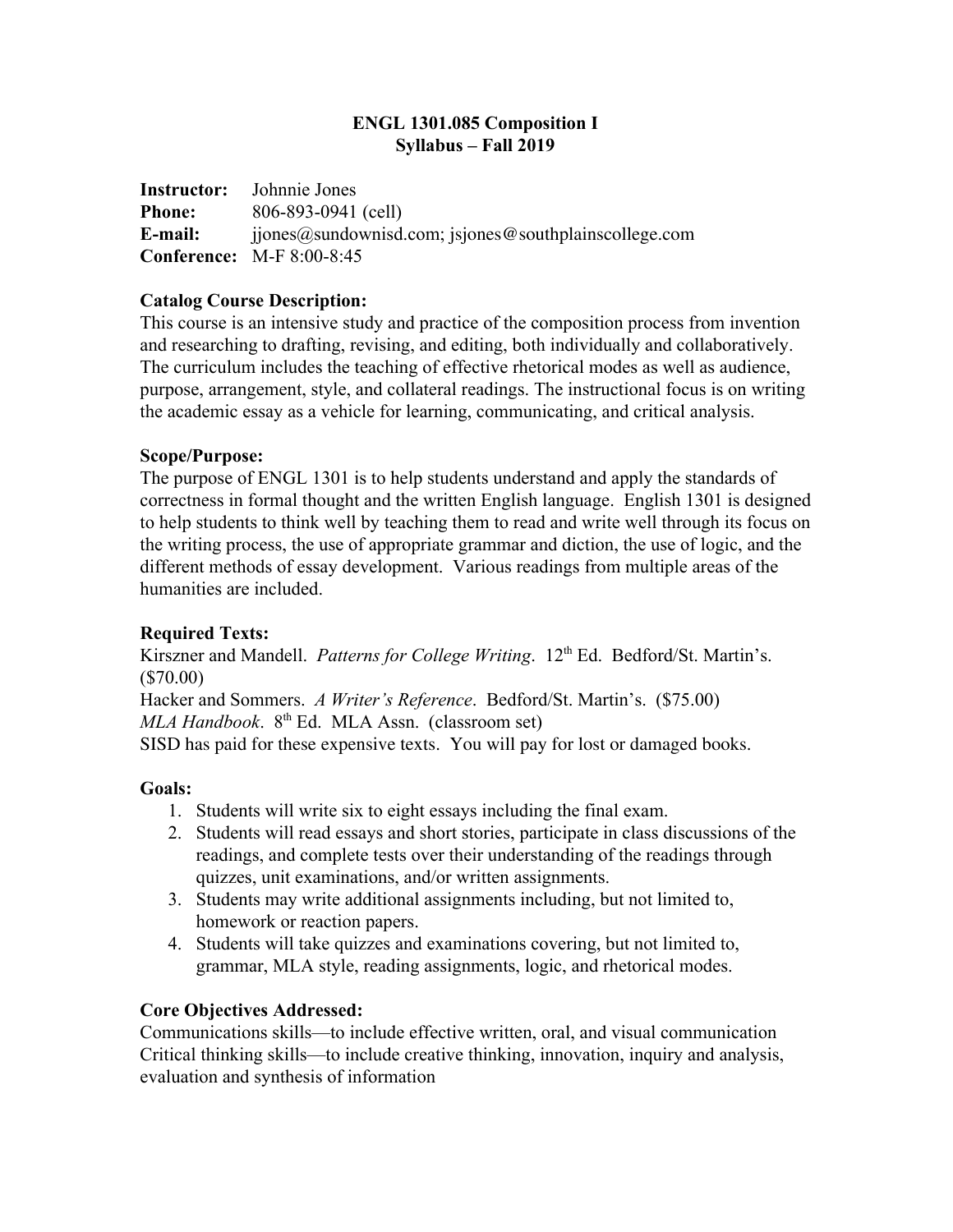Teamwork—to include the ability to consider different points of view and to work effectively with others to support a shared purpose or goal Personal Responsibility—to include the ability to connect choices, actions, and consequences to ethical decision-making

# **Instructional Objectives:**

Upon completing the course, the student will show competence in these objectives:

- 1. Understand that writing is an interactive process that includes prewriting, writing, and revision, and apply those principles to all assignments/papers.
- 2. Develop a minimum of six essays in an appropriate and logical order/ structure/mode.
- 3. Use revision to rectify structural, unity/focus, developmental, grammatical, or mechanical issues within a paper.
- 4. Analyze and appreciate professional writers' works by understanding their message, how they communicate, and how they impact the reader and be able to synthesize and discuss these elements.
- 5. Apply the principles of the writing process in tailoring sentence structure, tone, diction, overall style, and mode to fit both the assignment and audience in order to promote coherence and effective communication.
- 6. Apply the principles of logic to the writing in order to make its communication more efficient, coherent, and powerful.
- 7. Apply the principles of unity and coherence in order to help the writing be focused and promote more effective communication.
- 8. Apply the principle of parallelism in order to make the writing more coherent, logical, structured, and easily read and understood.
- 9. Write an essay in American English (the criteria being those described in the current required handbook) in order to follow the writing process regarding the style requirements of academic writing.
- 10. Understand and apply the grammatical and mechanical elements of writing in order to promote effective and powerful communication.
- 11. Be able to analyze a student's own work or a classmate's work and to determine if revisions are needed for the work to fit the assignment, be better developed, or communicate more effectively, and then to convey this in writing to the writer.
- 12. Make constructive suggestions for others' work during peer editing or other critiques and presentations.

# **Student Learning Outcomes Assessment:**

A pre- and post-test and/or a writing assignment rubric may be used to determine the extent of improvement that the students have gained during the semester.

# **Course Requirements and Policies:**

- 1. Be on time and regularly attend class.
- 2. Be responsible for the learning process, including preparation for class such as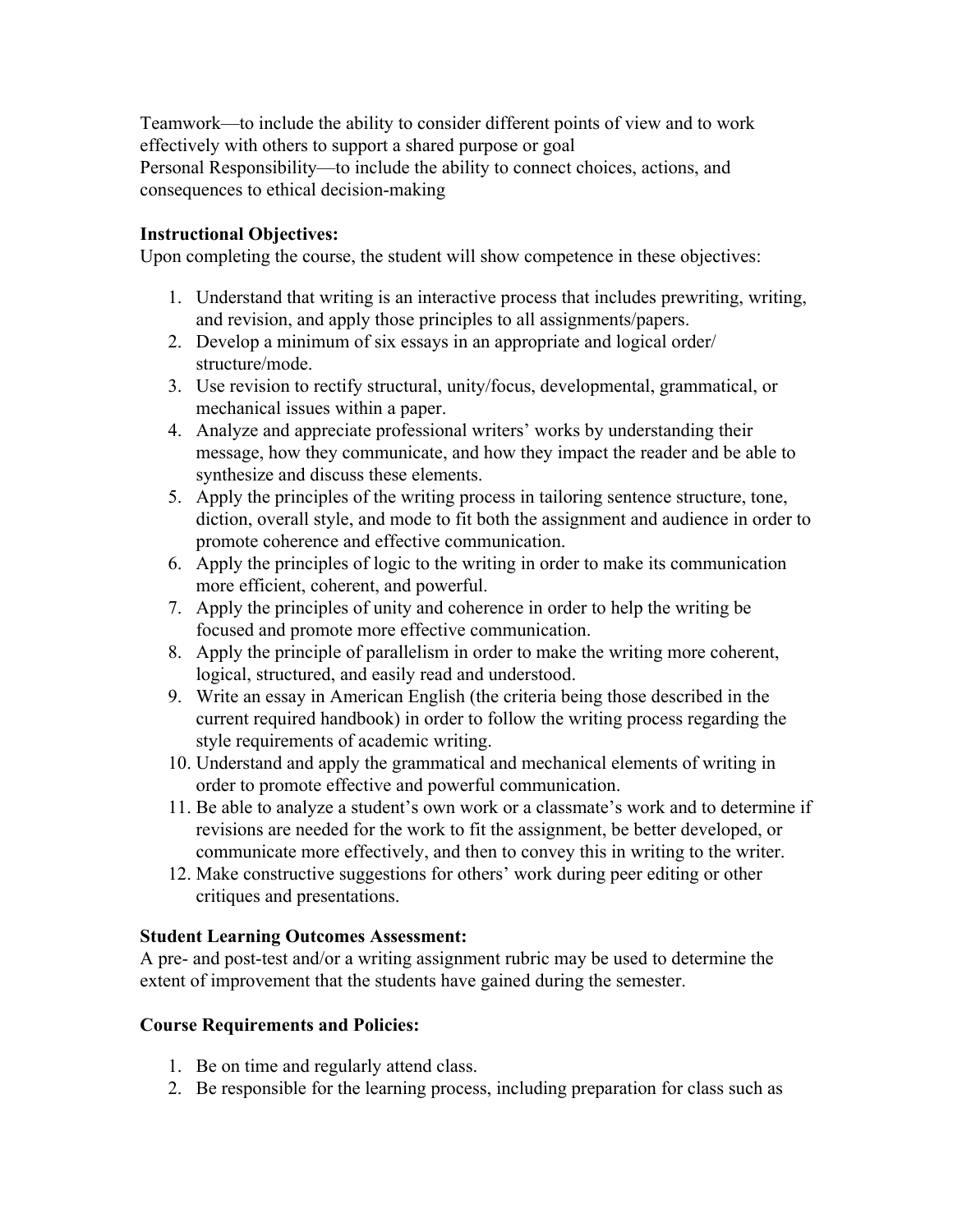reading and homework; participate in class discussions including asking relevant questions; collect assignments and/or notes from instructor if absent; and accept responsibility for not understanding an assignment or failing an assignment.

- 3. Be responsible for having an appropriate attitude and for using appropriate language for an academic environment; avoid condescending, inflammatory, or profane rhetoric whether verbal or written.
- 4. Maintain respectful behavior toward instructor and classmates in order to contribute to the atmosphere necessary for learning.
- 5. Act courteously to others especially by not becoming a distraction in class.
- 6. Submit all assignments in accordance with due dates, formats, and requirements. All tests and quizzes must be completed in this classroom, and all essays must be submitted in this classroom. Work is due when or before class begins whether you are present or absent.
- 7. Avoid all forms of cheating and plagiarism on all assignments including improper collaboration.
- 8. Ask questions when something is unclear. You are responsible for your own learning.
- 9. Dual Credit English Language Arts students will not be allowed to audit another language class or take a content mastery class for language.
- 10. Students that make below a face value grade of 70% (without ten points added) the first six weeks grading period will be removed and placed in the corresponding regular course.
- 11. Students making below a face value grade of 70% (without ten points added) in any succeeding six weeks grading period will be place on probation for the remainder of the school year.
- 12. If a student's grade falls below a face value of 70% (without ten points added) for a second time, a student will be removed for the remainder of the year and placed in a corresponding regular course.
- 13. Any student that falls below 70% (without ten points added) at semester in an honors course will be placed in the corresponding regular course.

#### **Grading Policy:**

| Tests/Essays                 | 70 <sub>%</sub> |
|------------------------------|-----------------|
| Homework/Quizzes/Discussions | 30%             |

The semester exam may count 20% of the semester average.

| Grading Scale: | $A/90-100$ | Superior     |
|----------------|------------|--------------|
|                | $B/80-89$  | Good         |
|                | $C/70-79$  | Average      |
|                | $D/60-69$  | Poor         |
|                | F/below 60 | Unacceptable |

Because this is a college course, students will be required to take the semester exam. In this course, the semester exam is one of the required essay. All assignments must be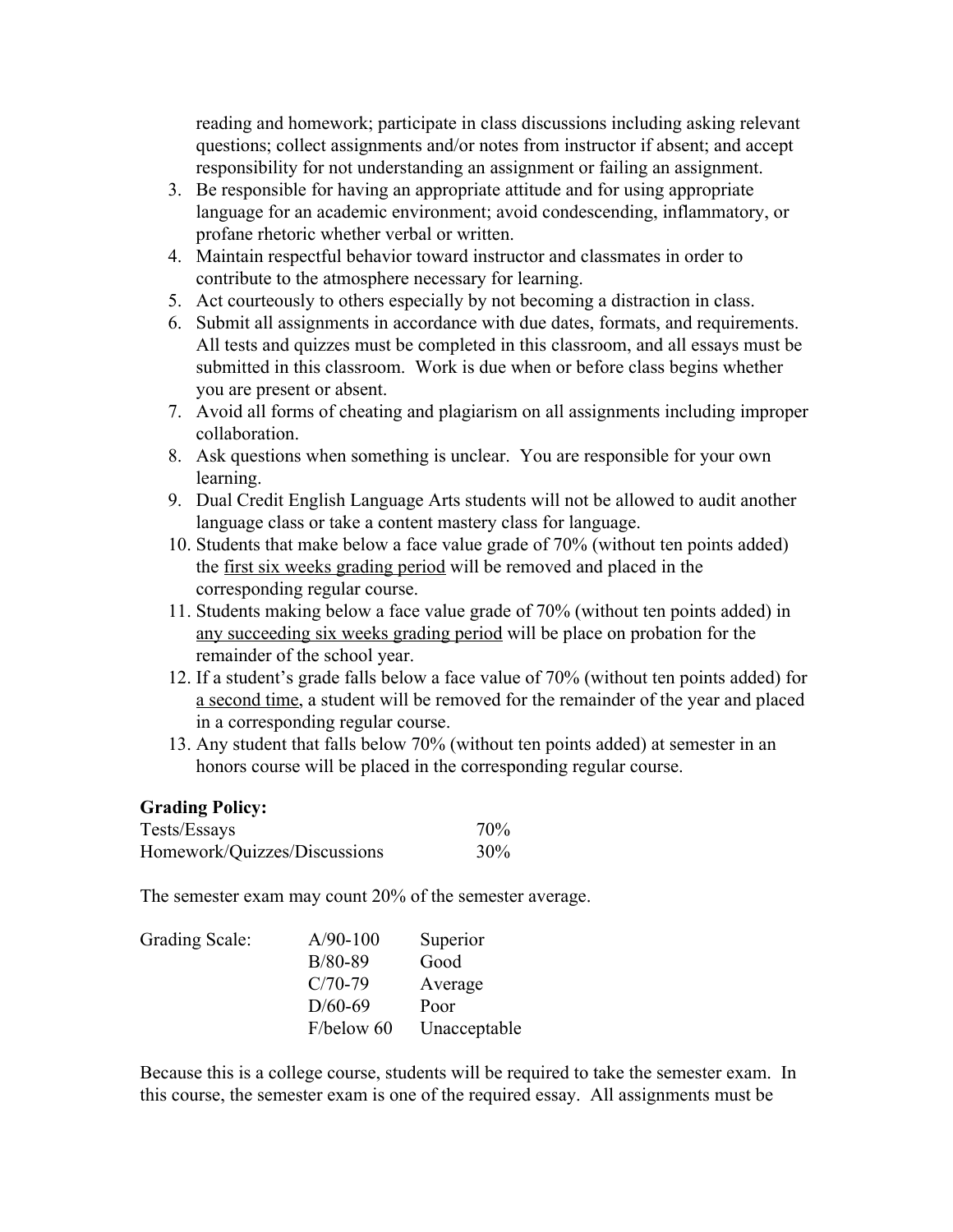completed and submitted on (or prior to) the due date before a student will receive credit. Failure to turn in any single assignment will result in a student scoring an F for the semester. Late work will earn a grade of zero.

#### **Homework and Quizzes:**

Homework will be assigned each class period. Students with questions regarding homework should see me before or after school and may make an appointment. Reading quizzes will be given at the beginning of each class period; reading the assigned homework is crucial to success.

### **Attendance Policy:**

In the event of unplanned absences due to illness or emergency, students, not parents, are still responsible for contacting the instructor and completing assignments on time or before. *On time* is when the class is in session. For school-sanctioned absences, students must contact the instructor and must submit work on or before the due date. The *due date* is during the scheduled class period. This is a college course for which you are receiving double credit; late work will earn a grade of zero. Attendance is critical to success in the course. **Sleeping in class will count as an absence…sleepers will be moved to local credit English.** Four absences per semester are allowed but NOT recommended. Upon your fifth absence (except in cases of documented extreme circumstances as determined by the professor), you will be withdrawn from the course with a grade of X or F. If you are withdrawn from the course, you are financially responsible for the course tuition and fees. "Whenever absences become excessive (for ANY reason), and, in the instructor's opinion, minimum course objectives cannot be met due to absences, the student will be withdrawn from the course" (*SPC General Catalog*).

# **Academic Integrity—Plagiarism and Cheating:**

"It is the aim of the faculty of South Plains College to foster a spirit of complete honesty and a high standard of integrity. The attempt of any student to present as his or her own any work which he or she has not honestly performed is regarded by the faculty and administration as a most serious offense and renders the offender liable to serious consequences, possibly suspension" (*SPC General Catalog*). "Complete honesty is required of the student in the presentation of any and all phases of course work. This applies to quizzes of whatever length as well as to final examinations, to daily reports and to term papers" (*SPC General Catalog*). Students should consult the *General Catalog* online for the college's detailed policies on plagiarism and cheating. Failure to comply with these policies will result in an F for the assignment and can result in an F for the course if circumstances warrant.

Plagiarism violations include, but are not limited to, the following:

1. Turning in a paper that has been purchased, borrowed, or downloaded from another student, an online term paper site, or a mail order term paper mill;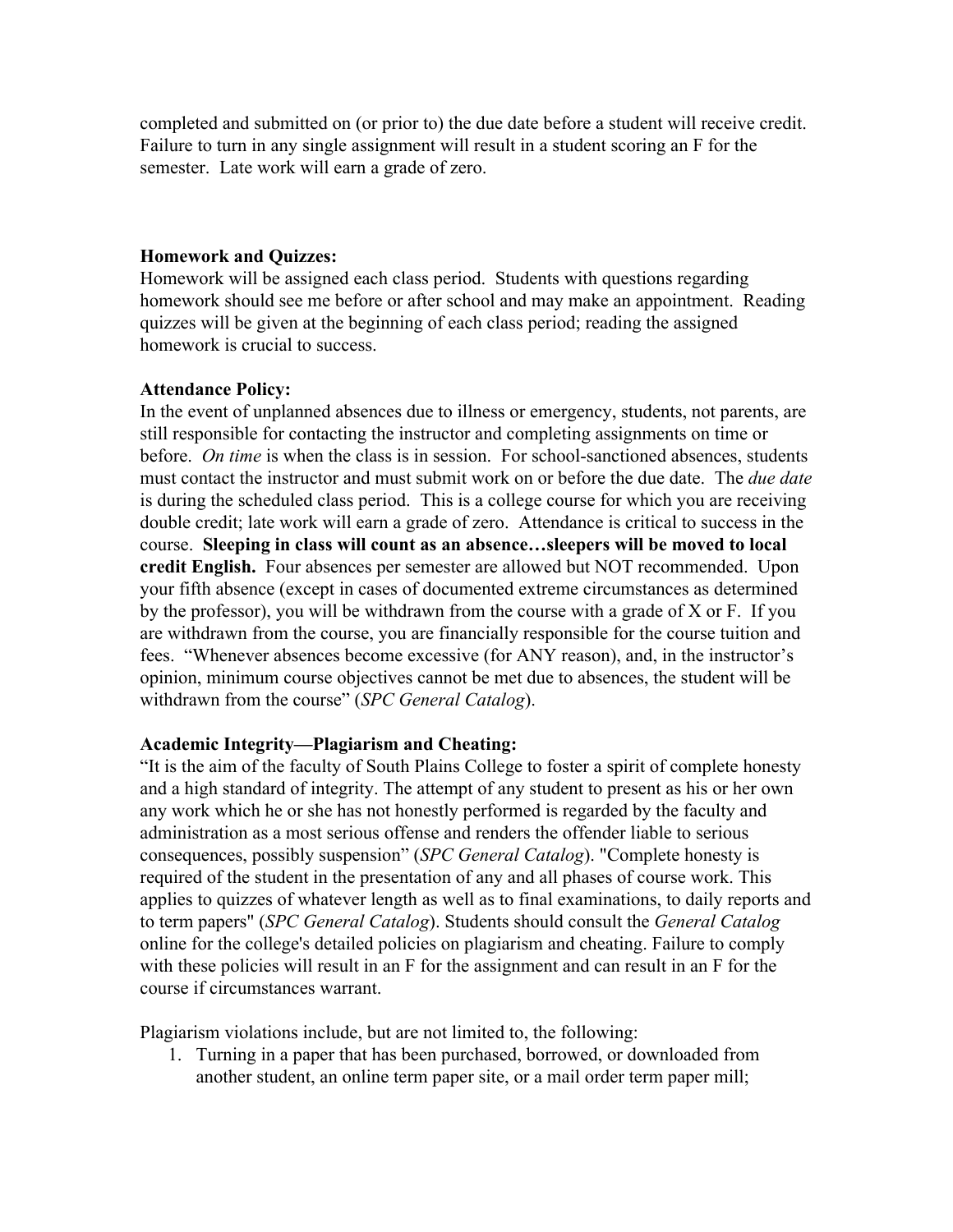- 2. Cutting and pasting together information from books, articles, other papers, or online sites without providing proper documentation;
- 3. Using direct quotations (three or more words) from a source without showing them to be direct quotations and citing them; or
- 4. Missing in-text citations.

Cheating violations include, but are not limited to, the following:

- 1. Obtaining an examination by stealing or collusion;
- 2. Discovering the content of an examination before it is given;
- 3. Using an unauthorized source of information (notes, textbook, text messaging, internet) during an examination, quiz, or homework assignment;
- 4. Entering an office or building to obtain unfair advantage;
- 5. Taking an examination for another;
- 6. Altering grade records;
- 7. Copying another's work during an examination or on a homework assignment;
- 8. Rewriting another student's work in Peer Editing so that the writing is no longer the original student's;
- 9. Taking pictures of a test, test answers, or someone else's paper.

### **Disability Statement:**

Students with disabilities, including but not limited to physical, psychiatric, or learning disabilities, who wish to request accommodations in this class should notify the office early in the semester so that the appropriate arrangements may be made. In accordance with federal law, a student requesting accommodations must provide acceptable documentation of his/her disability to the appropriate department. For more information, visit with the counselor or principal.

#### **Statement of Nondiscrimination:**

It is the policy of this instructor not to discriminate on the basis of age, color, disability, ethnicity, gender, national origin, race, religion, sexual orientation, or veteran status.

#### **Statement of Diversity:**

In this class, the instructor will establish and support an environment that values and nurtures individual and group differences and encourages engagement and interaction. Understanding and respecting multiple experiences and perspectives will serve to challenge and stimulate all of us to learn about others, about the larger world, and about ourselves. By promoting diversity and intellectual exchange, we will not only mirror society as it is, but also model society as it should and can be.

#### **NOTE:**

**English 1301 is a freshman-level college course for which the SPC English department determines the content. Some readings contain adult language and subject matter. Students who are not yet ready for mature, college-level content should consider carefully before continuing with this course.**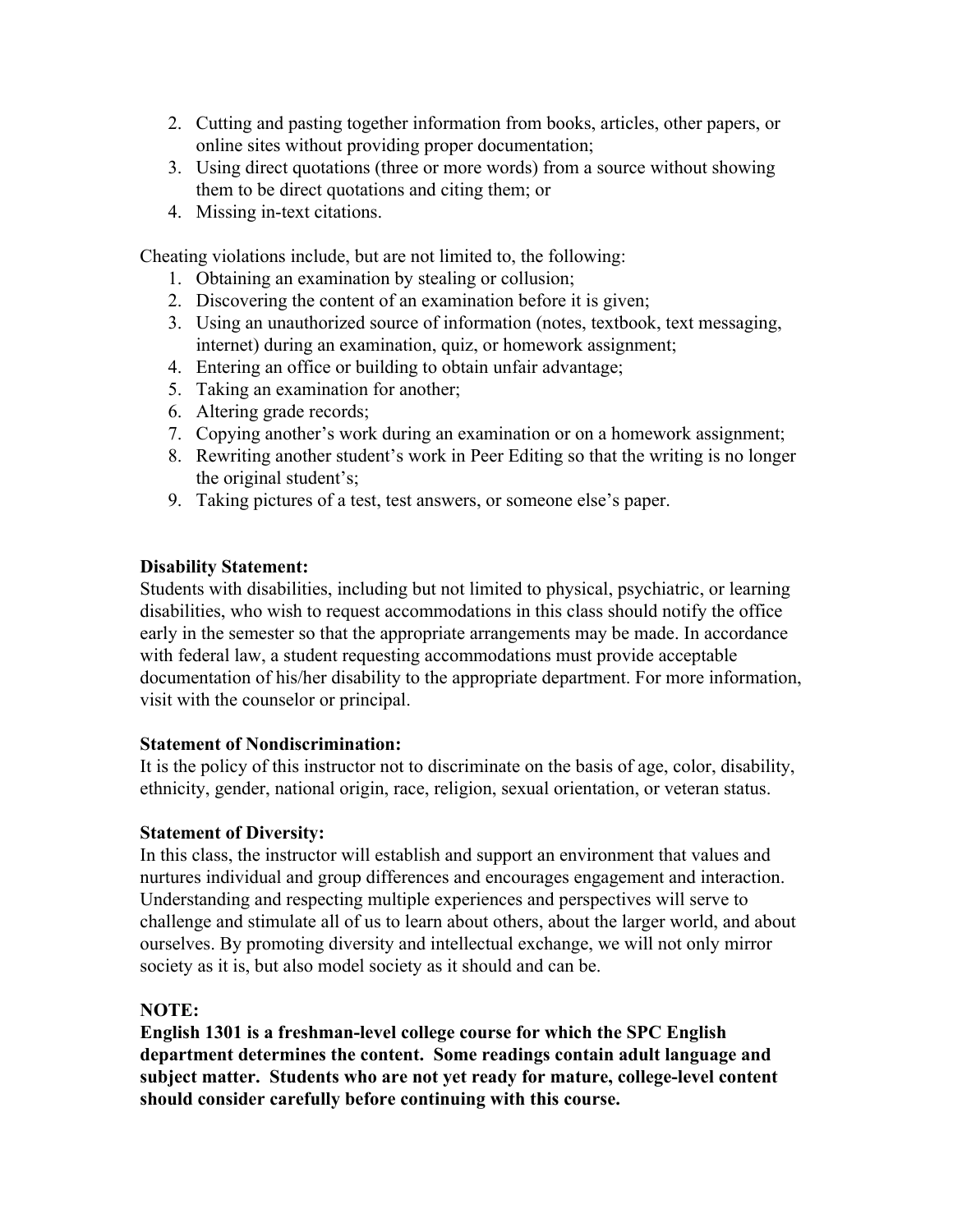**The instructor reserves the right to modify the course syllabus and policies, as well as notify students of any changes, at any point during the semester.**

**All assignments/dates are subject to change. Students will be given adequate notification when changes occur. Students not in class when changes are announced remain responsible for gathering the information from the professor.**

# **Essay Assessment Guidelines:**

Essays may earn grades ranging from A to F based on the instructor's grading scale. Depending on the assignment, certain criteria may be weighted more than others, and the instructor's assignment may establish additional, more specific criteria. The quality of each of the criteria determines the letter grade. Not every essay will fit a single grade's description completely. Instructors may also include process assignments and drafts in their assessment of the final grade.

# **Essay Rubric:**

# **"A" Essay (Superior)**

To earn an "A," a paper meets all of the criteria below:

- 1. The paper fulfills all the basic requirements of the assignment (for example, topic, purpose, length, format).
- 2. **Unity:** The paper states a clear thesis, all topic sentences strongly support the thesis, and body paragraphs are unified around their topic sentences. The essay conveys a clear purpose and is tailored to a distinctive audience.
- 3. **Support**: Body paragraphs contain abundant, fresh details and examples that provide specific, concrete, logical evidence. If sources are required, the paper accurately integrates and correctly documents credible source material to add insight, sophistication, and complexity to the paper's ideas.
- 4. **Coherence:** The organization of the paper is excellent and logical (emphatic order, chronological order, etc.), transitions are sophisticated, and the paper exhibits mastery of basic components (introduction, conclusion, and body paragraph structure).
- 5. **Sentence Skills:** The paper contains no major errors (fragment, fused sentence, comma splice, subject-verb agreement, pronoun reference or agreement, verb form) and is virtually free of other grammar, spelling, wrong word, punctuation, mechanical, or point of view errors. Word choice and sentence variety (simple, compound, complex) are effective and powerful.

# **"B" Essay (Strong)**

To earn a "B," a paper meets all of the criteria below:

- 1. The paper fulfills all the basic requirements of the assignment (for example, topic, purpose, length, format).
- 2. **Unity:** The paper states a clear thesis, all topic sentences directly support the thesis, and body paragraphs display unity. The essay conveys good awareness of purpose and audience.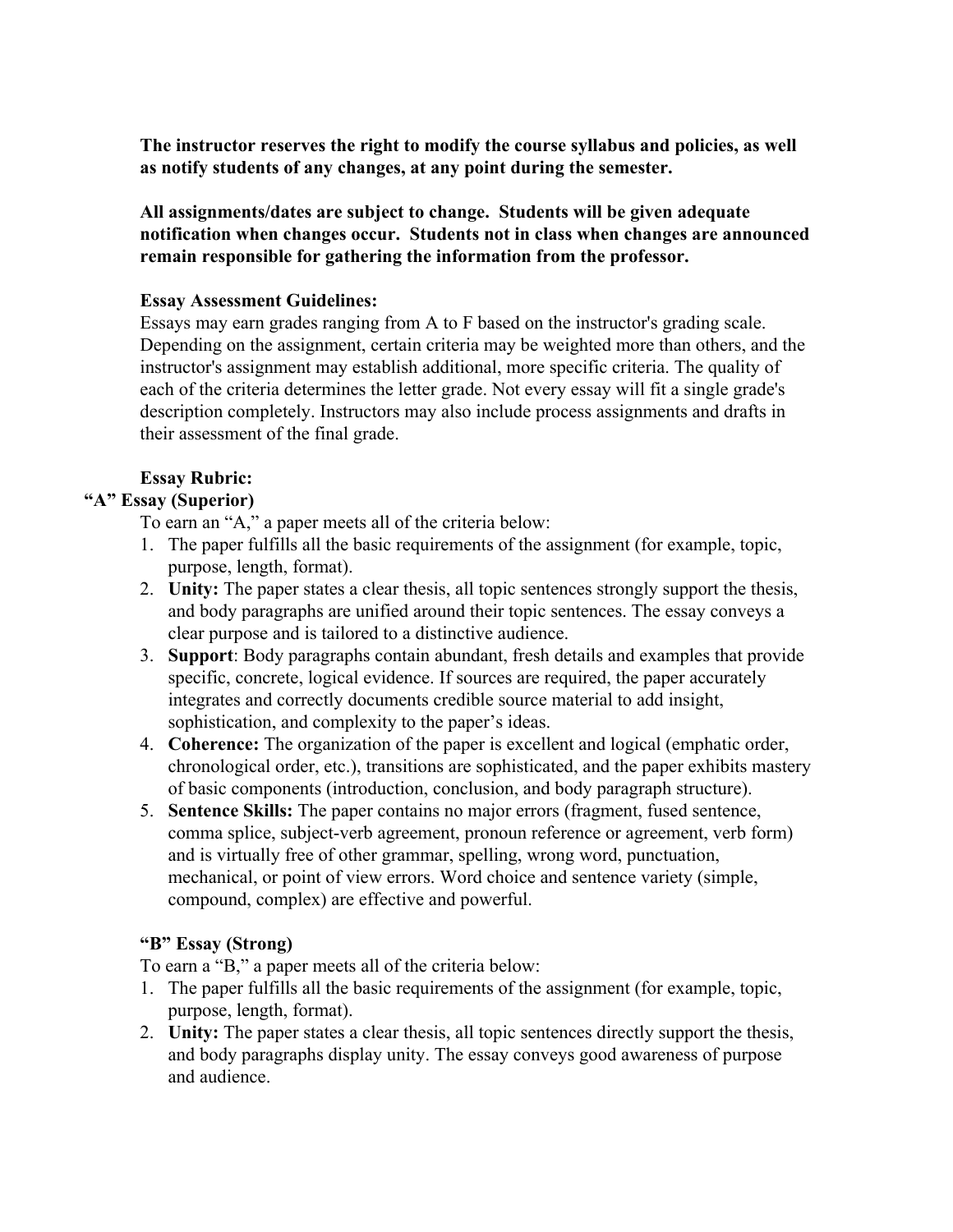- 3. **Support**: Body paragraphs are well-developed with specific details, examples, and sound logic. If sources are required, the paper accurately uses and correctly documents credible source material to supplement its ideas.
- 4. **Coherence:** The organization of the paper is clear and helpful, transitions are helpful, and the paper exhibits strong basic components (introduction, conclusion, and body paragraph structure).
- 5. **Sentence Skills:** The paper contains no more than two major errors (fragment, fused sentence, comma splice, subject-verb agreement, pronoun reference or agreement, verb form) and very few other grammar, spelling, wrong word, punctuation, mechanical, or point of view errors. Word choice and sentence variety are strong.

# **"C" Paper (Acceptable)**

To earn a "C," a paper meets all of the criteria below:

- 1. The paper fulfills all the basic requirements of the assignment (for example, topic, purpose, length, format).
- 2. **Unity:** A thesis is stated but may lack a strong claim or be obvious or predictable; topic sentences adequately support the thesis. One error in paragraph unity may occur. The essay's purpose and audience are adequately conveyed.
- 3. **Support**: Body paragraphs contain relevant details or logical reasons but need more specific examples/evidence. If sources are required, credible outside sources are usually integrated and cited correctly.
- 4. **Coherence:** Organization of ideas is satisfactory, transitions are logical, and the paper indicates competence in basic components (introduction, conclusion, and body paragraph structure).
- 5. **Sentence Skills:** The paper contains no more than four major errors (fragment, fused sentence, comma splice, subject-verb agreement, pronoun reference or agreement, verb form). Some other grammar, spelling, wrong word, punctuation, mechanical, or point of view errors are present but not distracting. Word choice and sentence variety are strong.

# **"D" Paper (Developing)**

To earn a "D," a paper will exhibit *one or more* of the weaknesses below:

- 1. The paper only partially fulfills one or more of the basic requirements of the assignment (for example, topic, purpose, length, format).
- 2. **Unity:** The thesis may announce the topic but no claim, contain more than one idea, or be too vague, too broad, or too narrow. Topic sentences are not tied to the thesis. Two errors in paragraph unity may occur. Essay conveys little awareness of audience or purpose.
- 3. **Support**: Details are sparse or vague and consist of generalizations, clichés, or repetition. If applicable, sources are insufficient and/or not always integrated or cited correctly.
- 4. **Coherence:** Organization is attempted but disjointed or confusing; transitions are sparse. The paper indicates awareness of but not competence in basic components (introduction, conclusion, and body paragraph structure).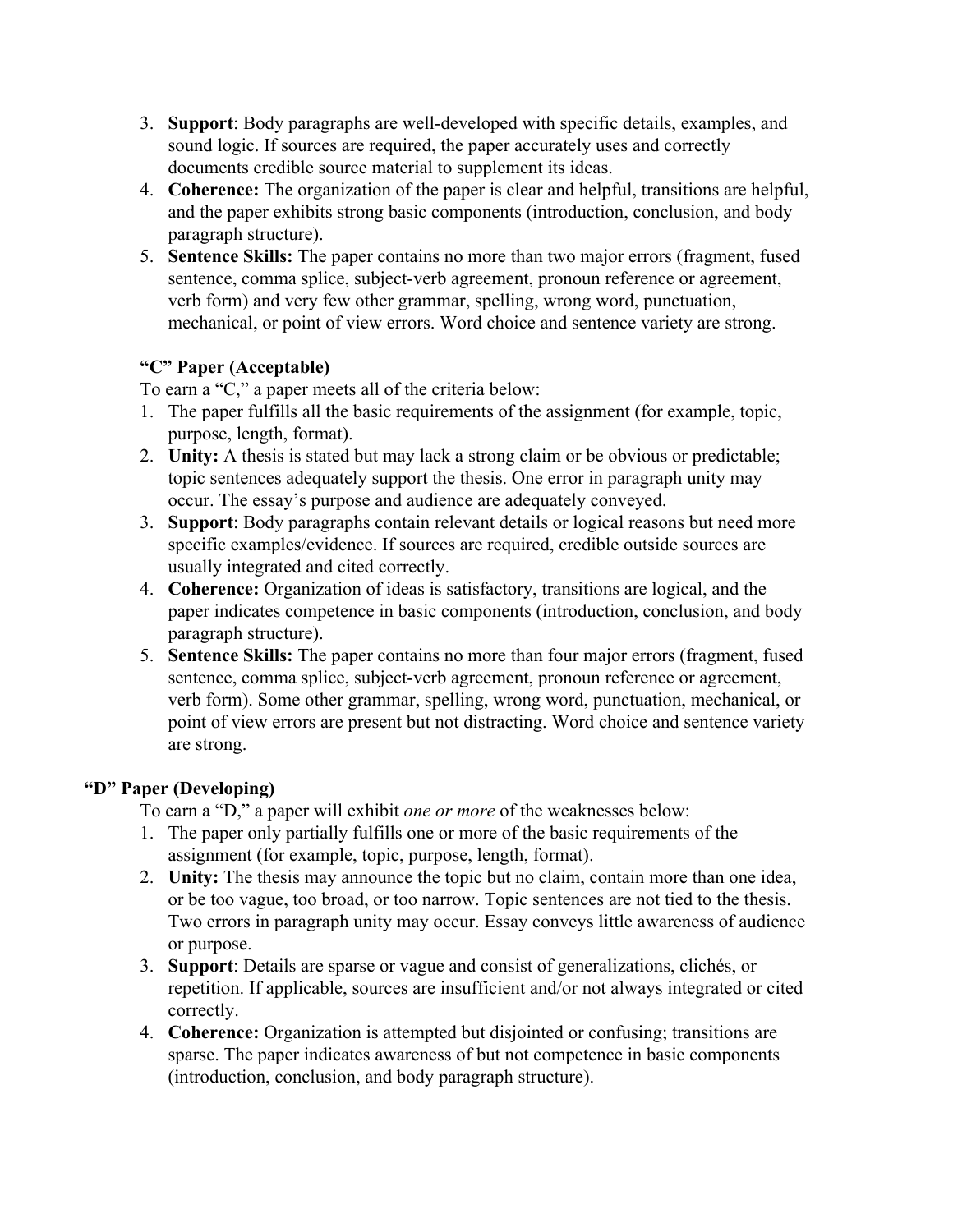5. **Sentence Skills:** The paper contains no more than six major errors (fragment, fused sentence, comma splice, subject-verb agreement, pronoun reference or agreement, verb form). Several other grammar, spelling, wrong word, punctuation, mechanical, or point of view errors distract from the content. Informal word choices occur with little or no variety in sentence type and length.

# **"F" Paper (Unacceptable)**

To earn an "F," a paper will exhibit *one or more* of the weaknesses below:

- 1. The paper fails to fulfill one or more of the basic requirements of the assignment (for example, topic, purpose, length, format).
- 2. **Unity:** The thesis is illogical, incomplete, or missing, so the essay lacks focus on one central idea. Topic sentences are missing, so body paragraphs lack unity. The essay ignores the purpose and audience.
- 3. **Support**: Details are illogical, irrelevant, or missing from body paragraphs. If sources are required, the paper fails to use sources, does not meet the minimum source requirements, uses source material inaccurately, uses sources that are not credible, fails to document fully or correctly, and/or includes plagiarism.
- 4. **Coherence:** Organization is incoherent, transitions are missing or illogical, or the paper indicates lack of competence in basic paper components (for example, lack of introduction and/or conclusion, lack of paragraphing).
- 5. **Sentence Skills:** Seven or more major errors (fragment, fused sentence, comma splice, subject-verb agreement, pronoun reference or agreement, verb form) occur with numerous other grammar, spelling, wrong word, punctuation, mechanical, or point of view errors. Word choice is often inaccurate, immature, or inappropriate. Multiple sentence structure/syntax errors make the paper difficult or almost impossible to read. If one type or a combination of types of errors, regardless of whether they are major or minor, seriously affects the readability of a paper, it will receive an "F."

# **No Essay (0)**

Any essay, or other assignment, not written and turned in receives a Zero and is averaged into the student's grade as such. Except in special circumstances, teachers will not grade late work, so the assignment must be turned in on time, and teachers do not allow make-up assignments for work missed, or re-writes to improve the grade given. As in the "real world," the job must be done right the first time, and completed on time, or no credit is given.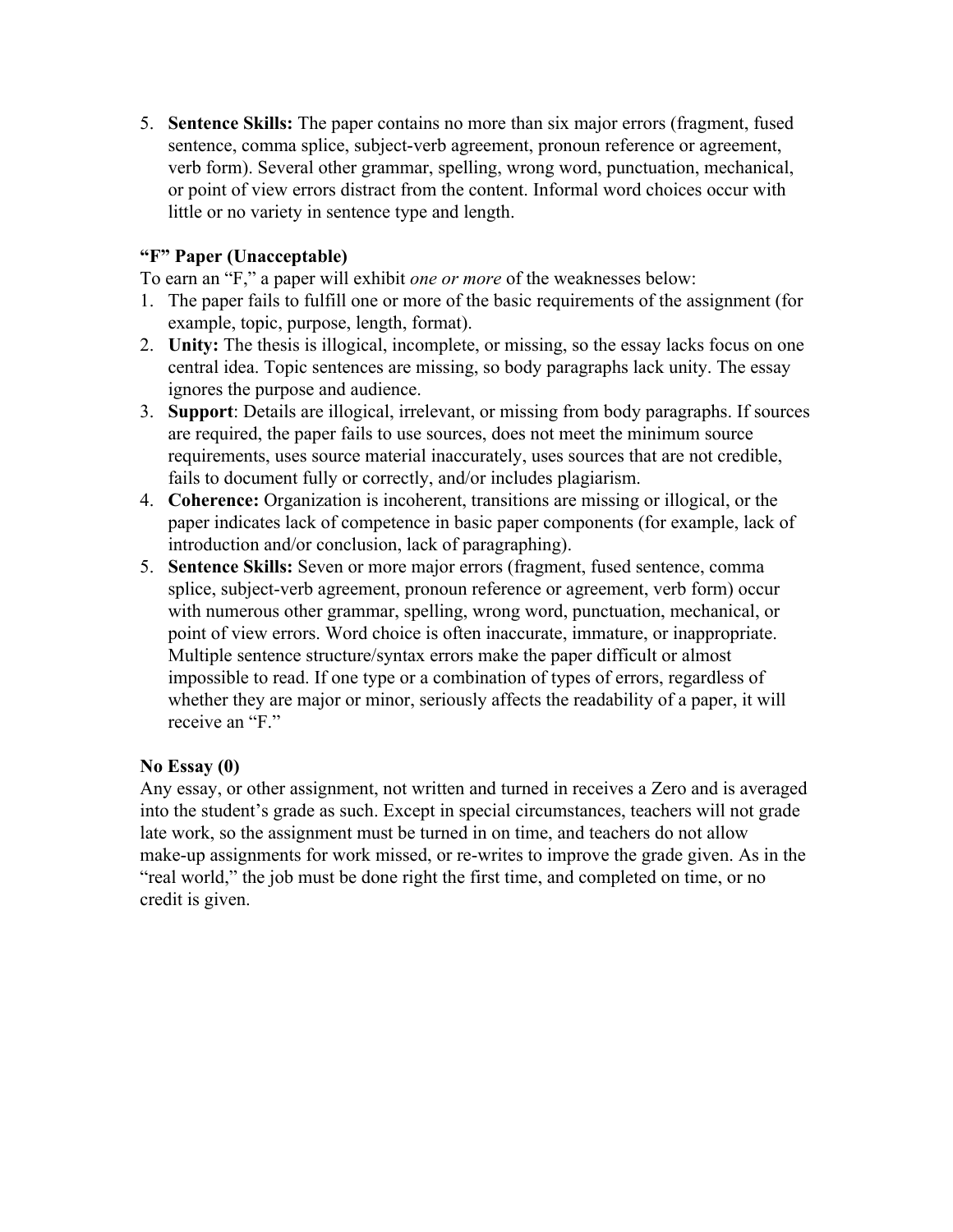After you and your parent/guardian read and understand this syllabus, sign in the applicable blanks below and return this page to me at our next meeting. You are required keep your syllabus in your binder at all times.

Writing must be legible. If I cannot read one of the signatures, I will ask you to resubmit the form.

Date: \_\_\_\_\_\_\_\_\_\_\_\_\_\_\_\_\_\_\_\_\_\_\_\_\_\_\_\_\_\_\_\_

Student's Printed Name: \_\_\_\_\_\_\_\_\_\_\_\_\_\_\_\_\_\_\_\_\_\_\_\_\_\_\_\_\_\_\_\_\_\_\_\_\_\_\_\_\_\_\_\_\_\_\_\_\_

Student's Signature: \_\_\_\_\_\_\_\_\_\_\_\_\_\_\_\_\_\_\_\_\_\_\_\_\_\_\_\_\_\_\_\_\_\_\_\_\_\_\_\_\_\_\_\_\_\_\_\_\_\_\_\_\_

Parent's Printed Name: \_\_\_\_\_\_\_\_\_\_\_\_\_\_\_\_\_\_\_\_\_\_\_\_\_\_\_\_\_\_\_\_\_\_\_\_\_\_\_\_\_\_\_\_\_\_\_\_\_\_

Parent's Signature: \_\_\_\_\_\_\_\_\_\_\_\_\_\_\_\_\_\_\_\_\_\_\_\_\_\_\_\_\_\_\_\_\_\_\_\_\_\_\_\_\_\_\_\_\_\_\_\_\_\_\_\_\_\_

Date Received by Instructor: \_\_\_\_\_\_\_\_\_\_\_\_\_\_\_\_\_\_\_\_\_\_\_\_\_\_\_\_\_\_\_\_\_\_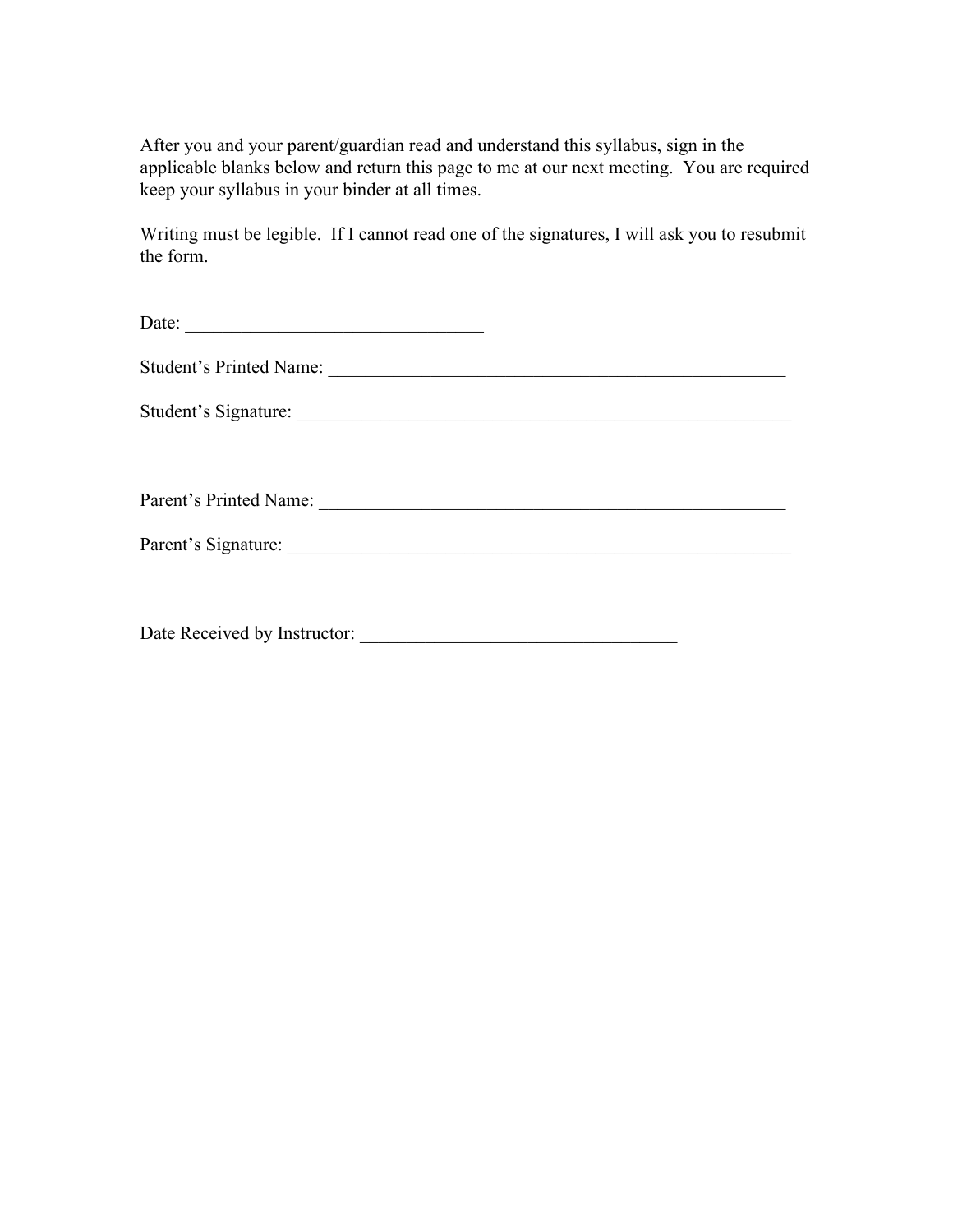# **ENGL 1301 Outline and Calendar—Fall 2014—Jones**

| Week 1                                                    | A Writer's Ref Assignments   | <b>Patterns Assignments</b>                                                                  |
|-----------------------------------------------------------|------------------------------|----------------------------------------------------------------------------------------------|
| Course Intro<br>General Essay Writing & Process           |                              | Book Use, pp. 1-12<br>Reading to Write, pp. 13-27<br>Invention, pp. 29-49                    |
| Week 2<br><b>Writing Process</b><br><b>Grammar Basics</b> | Part C—Composing & Revising  | Invention cont.<br>Arrangement, pp. 51-64                                                    |
| Week 3<br><b>Writing Process</b><br><b>Grammar Basics</b> | Part G-Grammatical Sentences | Drafting/Revising, pp. 65-79<br>Editing/Proofread, pp. 81-93                                 |
| Week 4<br>Narration<br><b>Grammar Basics</b>              | Part S-Sentence Style        | 97-108; Cisneros 111-115;<br>Edmundson 116-120;<br>Smith-Yackel 121-126;<br>Gansberg 127-132 |
| Week 5<br>Narration cont.<br><b>Grammar Basics</b>        | Part P-Punctuation           |                                                                                              |
| Week 6<br>Description<br><b>Grammar Basics</b>            | Part M—Mechanics             | 151-169; Hodgman 176-181;<br>Berne 182-187; Rogers 188-<br>193; White 194-201                |
| Week 7<br>Description cont.                               |                              |                                                                                              |
| Week 8<br>Definition<br>Midterm Exam                      |                              | 489-502; Brady 503-506;<br>Burciaga 507-510;<br>Daum 511-515                                 |
| Week 9<br>Definition cont.                                |                              |                                                                                              |
| Week 10<br>Comparison-Contrast                            |                              | 371-390; Catton 393-398;<br>Chua 410-416; Laird 417-                                         |